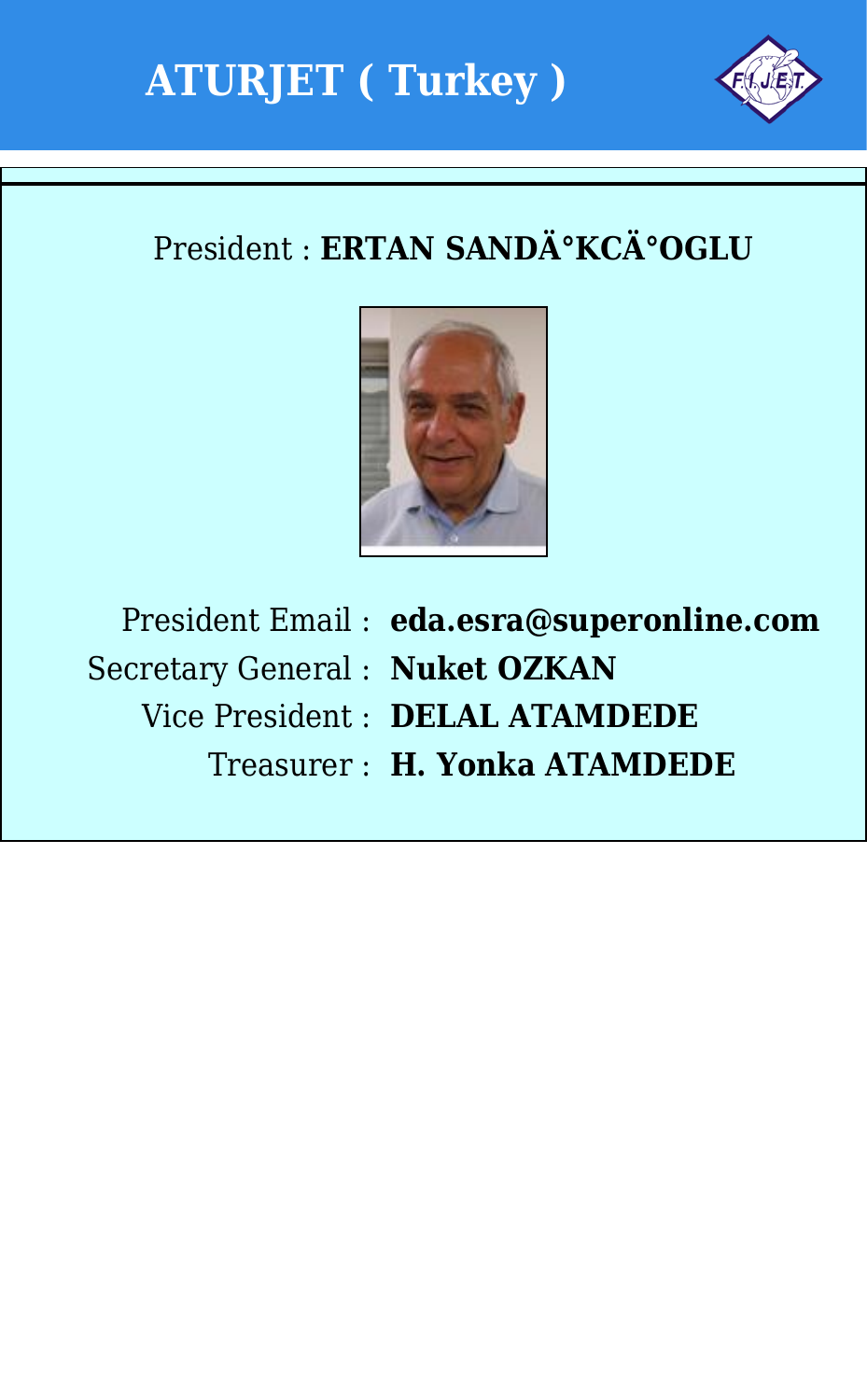

| $\overline{1}$ | Name:<br>Press Card<br>Number:<br>Category:<br>Email: | <b>Ali Esref TURKOGLU</b> |
|----------------|-------------------------------------------------------|---------------------------|
| $\overline{2}$ | Name:<br>Press Card<br>Number:<br>Category:<br>Email: | <b>Ali Suha UYAR</b>      |
| 3              | Name:<br>Press Card<br>Number:<br>Category:<br>Email: | <b>Berrin OZKAN</b>       |
| $\overline{4}$ | Name:<br>Press Card<br>Number:<br>Category:<br>Email: | <b>Çetin GURCUN</b>       |
| 5              | Name:<br>Press Card<br>Number:<br>Category:<br>Email: | <b>Cuneyt SADIC</b>       |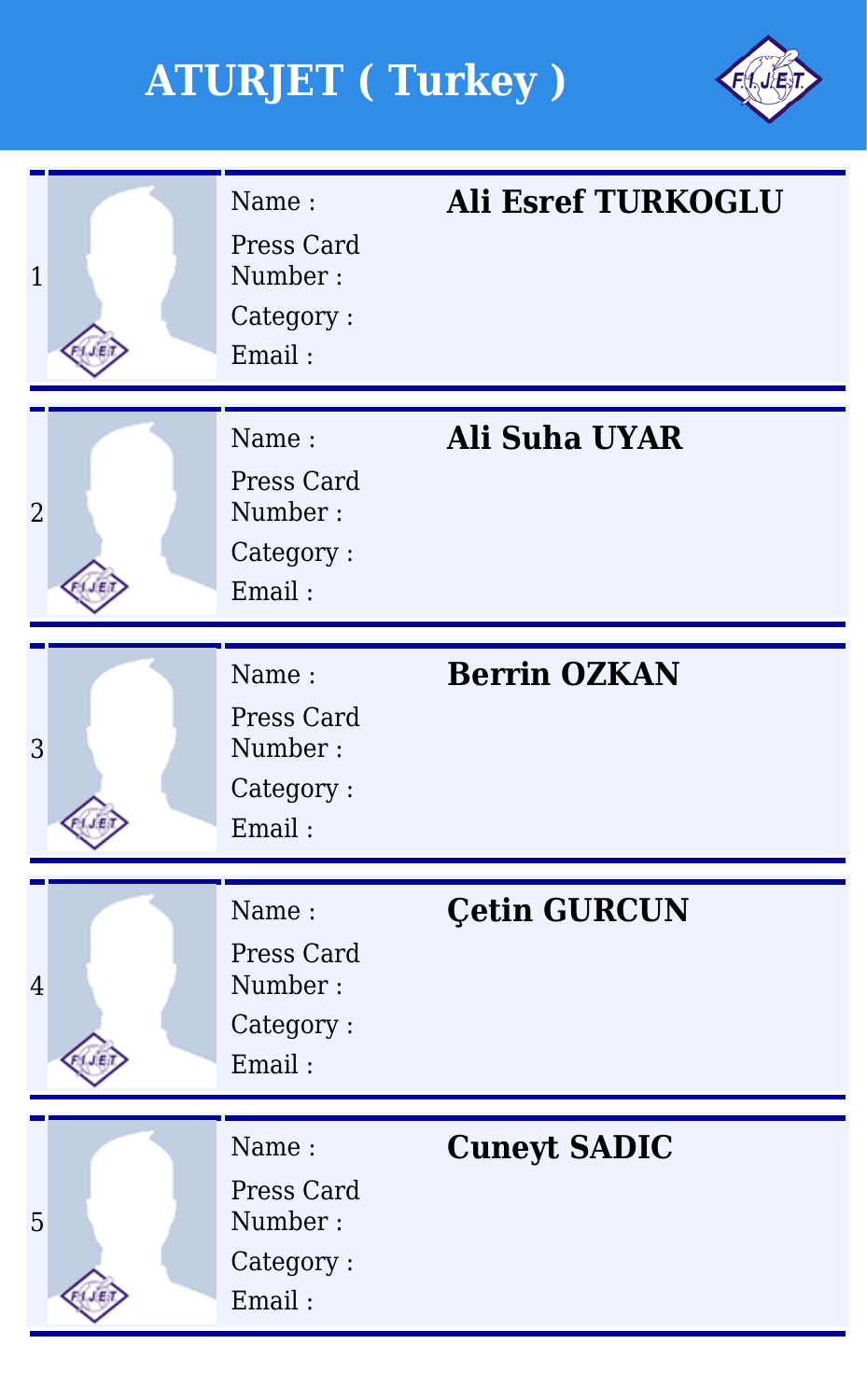

| 6  | Name:<br>Press Card<br>Number:<br>Category:<br>Email: | <b>Defne OZKAN</b>                     |
|----|-------------------------------------------------------|----------------------------------------|
| 7  | Name:<br>Press Card<br>Number:<br>Category:<br>Email: | <b>Delal Tahsin</b><br><b>ATAMDEDE</b> |
| 8  | Name:<br>Press Card<br>Number:<br>Category:<br>Email: | <b>Dilsat OZARPAT</b>                  |
| 9  | Name:<br>Press Card<br>Number:<br>Category:<br>Email: | Elif Su ALKAN -<br><b>LABUXIERE</b>    |
| 10 | Name:<br>Press Card<br>Number:<br>Category:<br>Email: | <b>Emel SABUNCU</b>                    |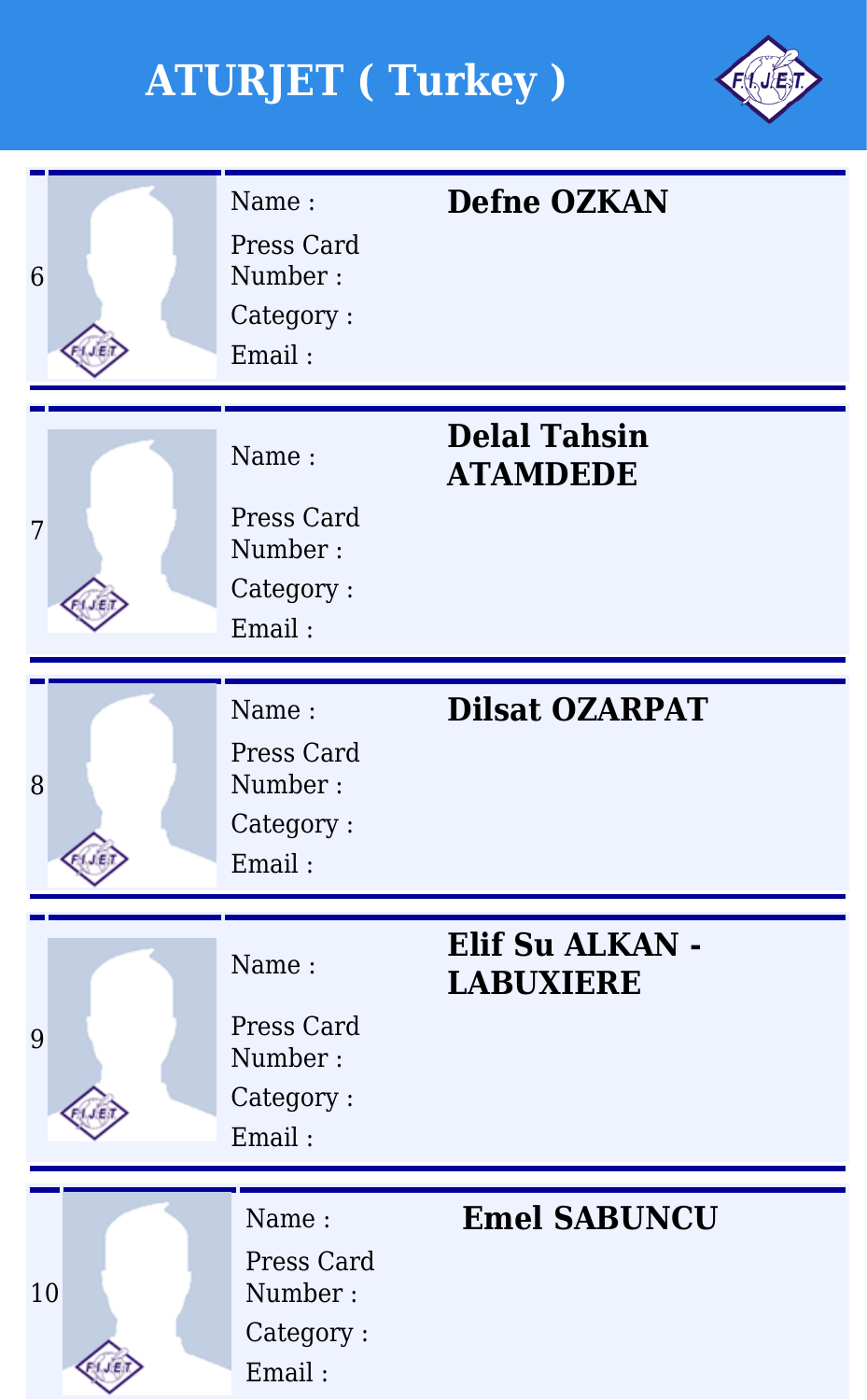

| 11 | Name:<br>Press Card<br>Number:<br>Category:<br>Email: | <b>Emine TURKOGLU</b>                   |
|----|-------------------------------------------------------|-----------------------------------------|
| 12 | Name:<br>Press Card<br>Number:<br>Category:<br>Email: | <b>Erdogan ORGE</b>                     |
| 13 | Name:<br>Press Card<br>Number:<br>Category:<br>Email: | <b>Ertan SANDIKCIOGLU</b>               |
| 14 | Name:<br>Press Card<br>Number:<br>Category:<br>Email: | <b>Faruk PEKIN</b>                      |
| 15 | Name:<br>Press Card<br>Number:<br>Category:<br>Email: | <b>Fatma Canan</b><br><b>TOPRAKKAYA</b> |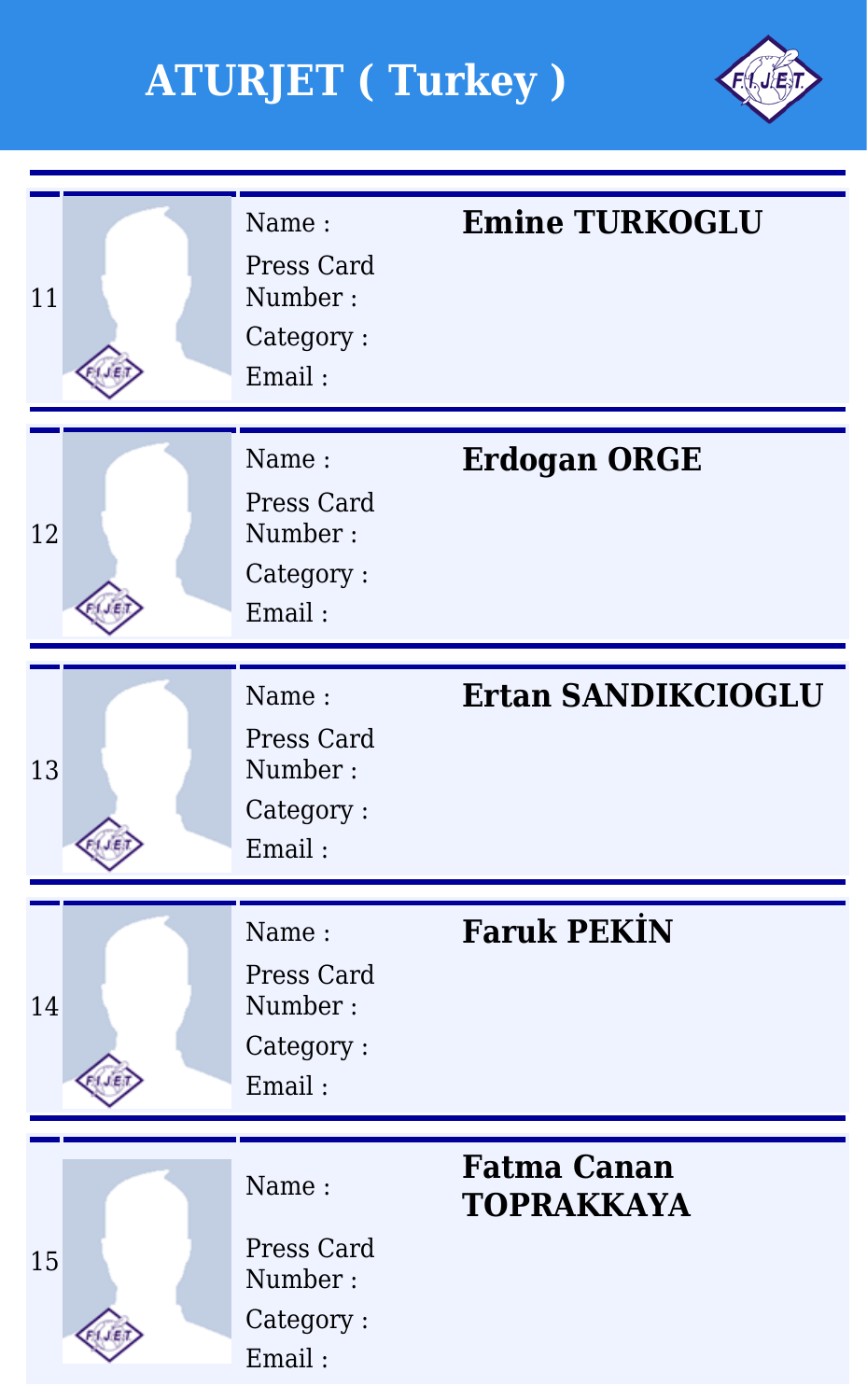

| 16 | Name:<br>Press Card<br>Number:<br>Category:<br>Email: | <b>Fatma Sema KUTLU</b>                |
|----|-------------------------------------------------------|----------------------------------------|
| 17 | Name:<br>Press Card<br>Number:<br>Category:<br>Email: | <b>Ferruh</b><br><b>ULUKARDESLER</b>   |
| 18 | Name:<br>Press Card<br>Number:<br>Category:<br>Email: | <b>Gulden PIRINCCIOGLU</b>             |
| 19 | Name:<br>Press Card<br>Number:<br>Category:<br>Email: | <b>Halide Yonca</b><br><b>ATAMDEDE</b> |
| 20 | Name:<br>Press Card<br>Number:<br>Category:<br>Email: | <b>Hasan OZKAN</b>                     |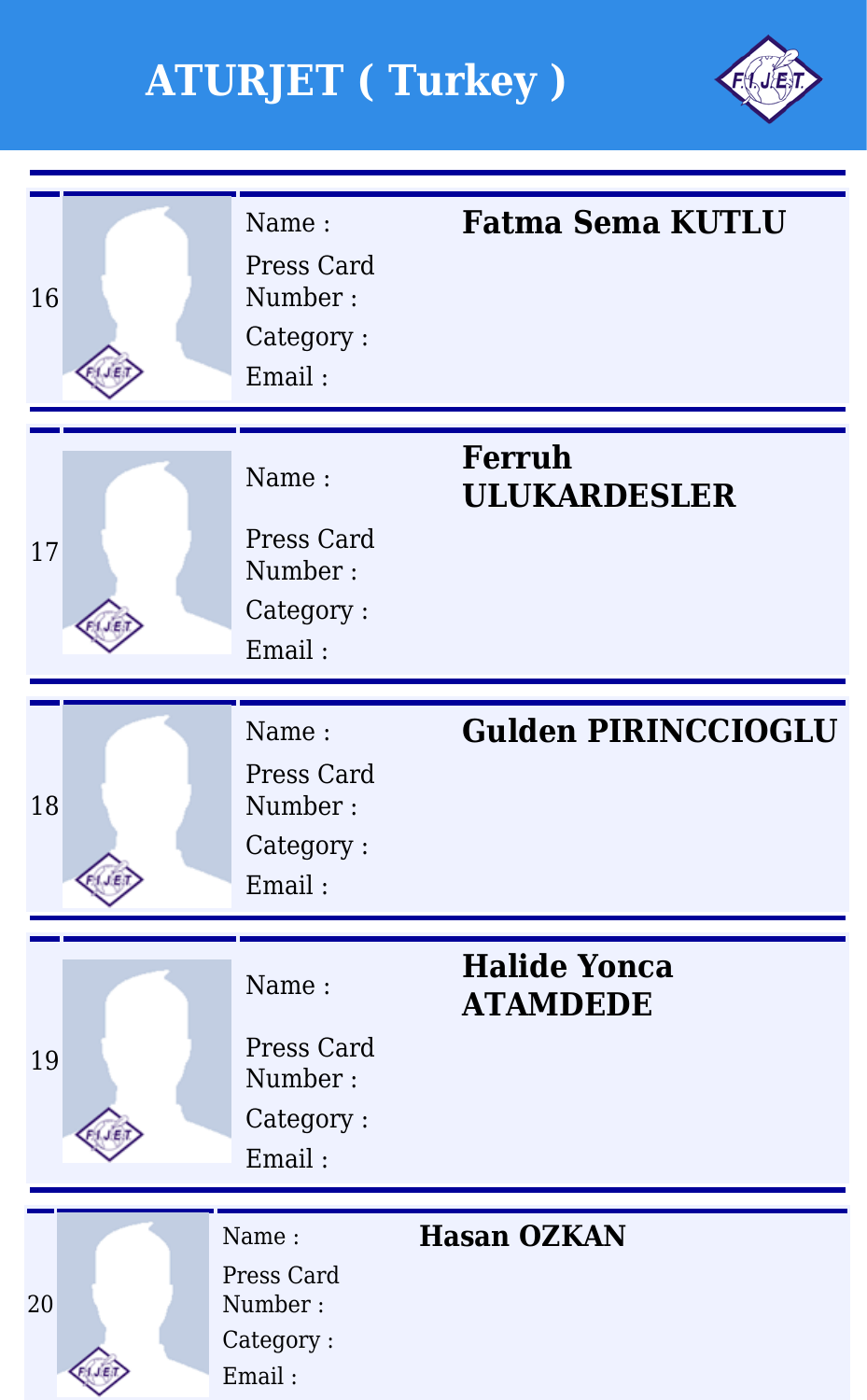

| 21 | Name:<br>Press Card<br>Number:<br>Category:<br>Email: | <b>Hatice Birsen Nuket</b><br><b>OZKAN</b> |
|----|-------------------------------------------------------|--------------------------------------------|
| 22 | Name:<br>Press Card<br>Number:<br>Category:<br>Email: | <b>Huseyin</b><br><b>KURTOGULLARI</b>      |
|    |                                                       |                                            |
| 23 | Name:<br>Press Card<br>Number:<br>Category:<br>Email: | <b>Ismail Sakir EPIKMEN</b>                |
| 24 | Name:<br>Press Card<br>Number:<br>Category:<br>Email: | <b>Kadir TOPRAKKAYA</b>                    |
|    |                                                       |                                            |
| 25 | Name:<br>Press Card<br>Number:<br>Category:<br>Email: | <b>Kazim YANAR</b>                         |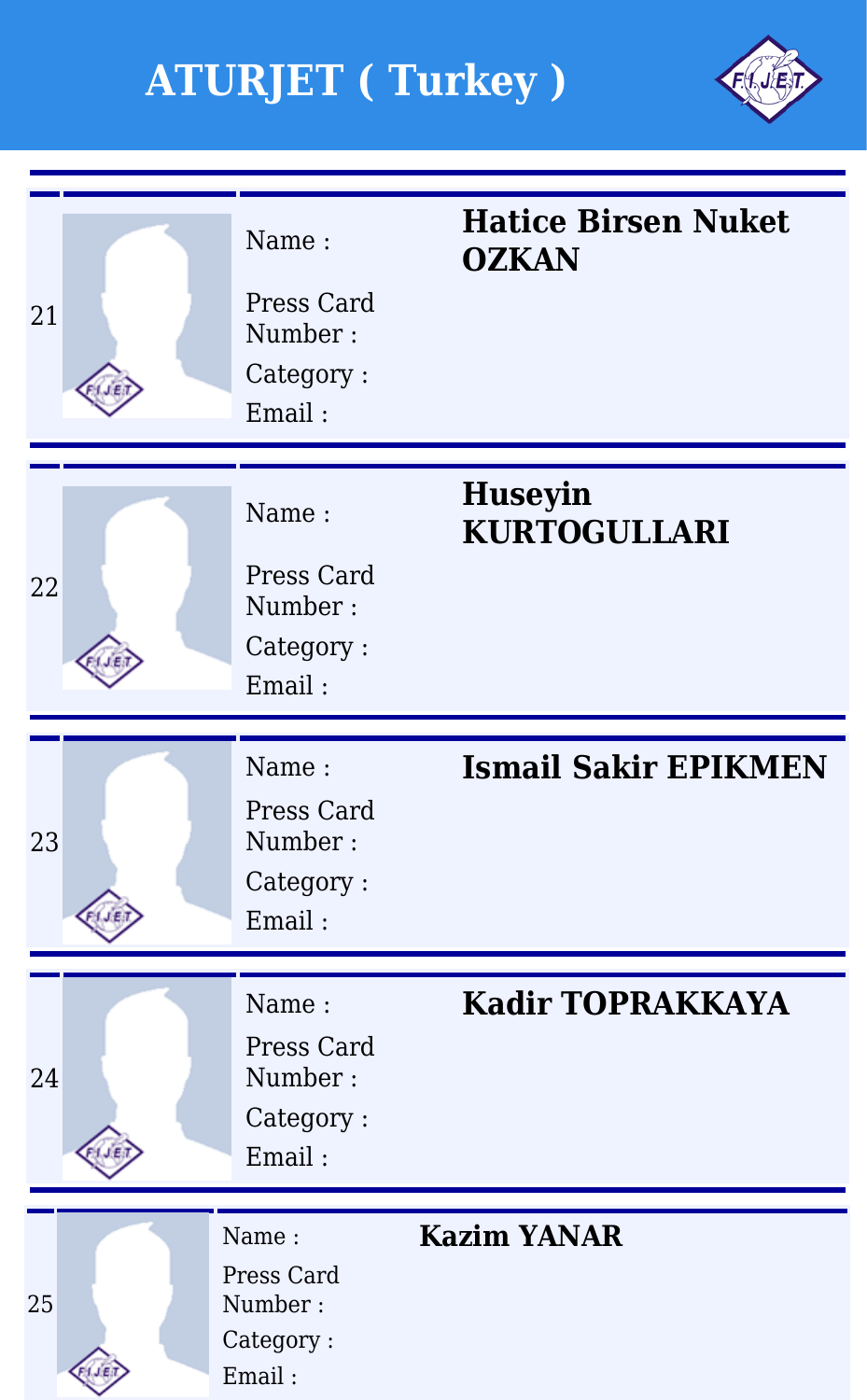

| 26              |                                                       | Name:<br>Press Card<br>Number:<br>Category:<br>Email: | <b>Lutfurrahman BASOZ</b>               |
|-----------------|-------------------------------------------------------|-------------------------------------------------------|-----------------------------------------|
| 27              |                                                       | Name:<br>Press Card<br>Number:<br>Category:<br>Email: | <b>Mehmet Bahattin</b><br><b>MERMUT</b> |
| 28              |                                                       | Name:<br>Press Card<br>Number:<br>Category:<br>Email: | <b>Mehmet Haluk</b><br><b>OZYURT</b>    |
| 29              |                                                       | Name:<br>Press Card<br>Number:<br>Category:<br>Email: | <b>Mehmet Mutlu</b><br><b>BASKIR</b>    |
| 30 <sup>°</sup> | Name:<br>Press Card<br>Number:<br>Category:<br>Email: |                                                       | <b>Nadide GURSES</b>                    |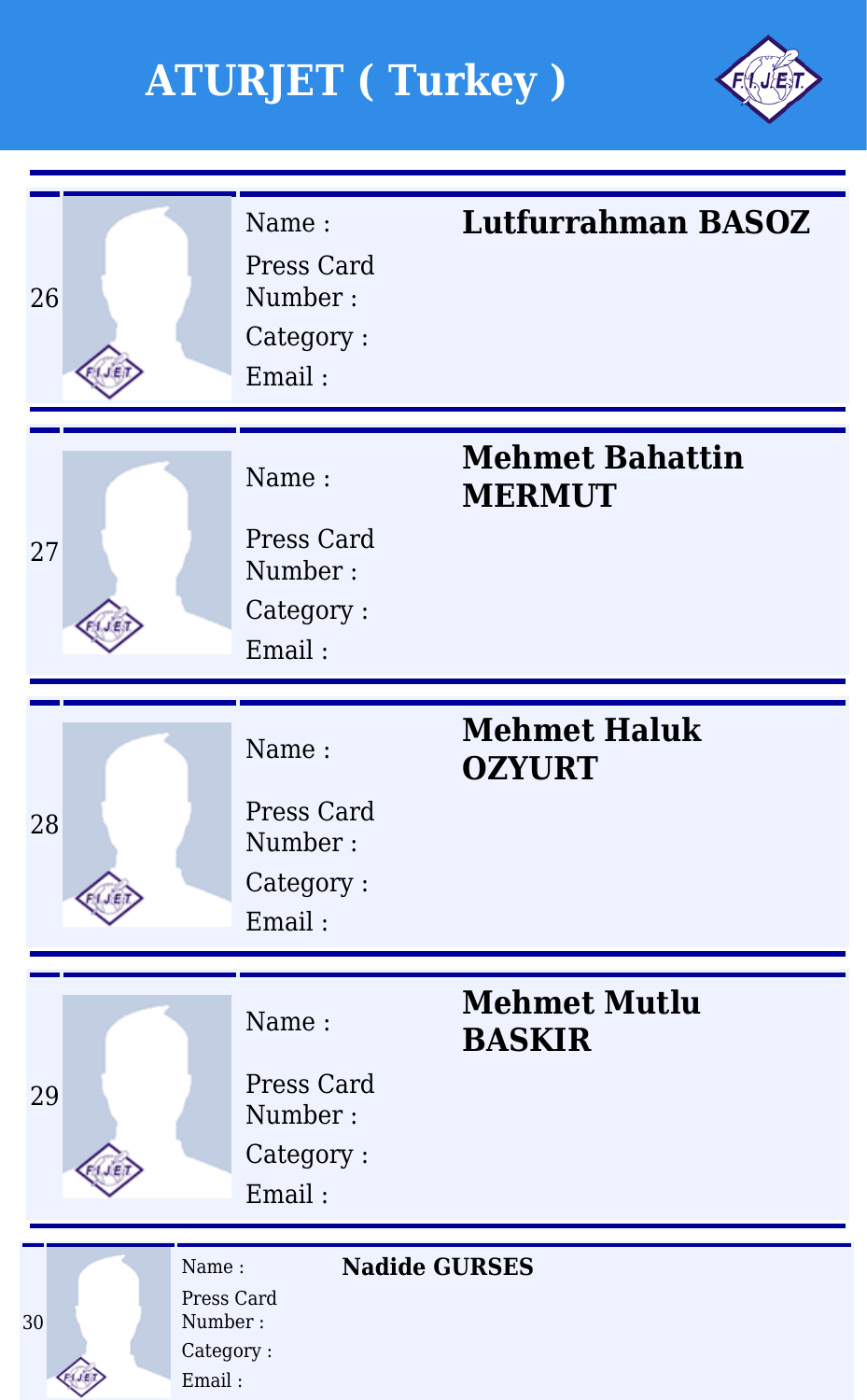

| 31 | Name:<br>Press Card<br>Number:<br>Category:<br>Email: | <b>Nesibe Aylin TAVMEN</b> |
|----|-------------------------------------------------------|----------------------------|
| 32 | Name:<br>Press Card<br>Number:<br>Category:<br>Email: | <b>Nihat ALTINOK</b>       |
| 33 | Name:<br>Press Card<br>Number:<br>Category:<br>Email: | <b>Nilgun SIRIN</b>        |
| 34 | Name:<br>Press Card<br>Number:<br>Category:<br>Email: | <b>Nur BASKIR</b>          |
| 35 | Name:<br>Press Card<br>Number:<br>Category:<br>Email: | <b>Nursel ULUCAM</b>       |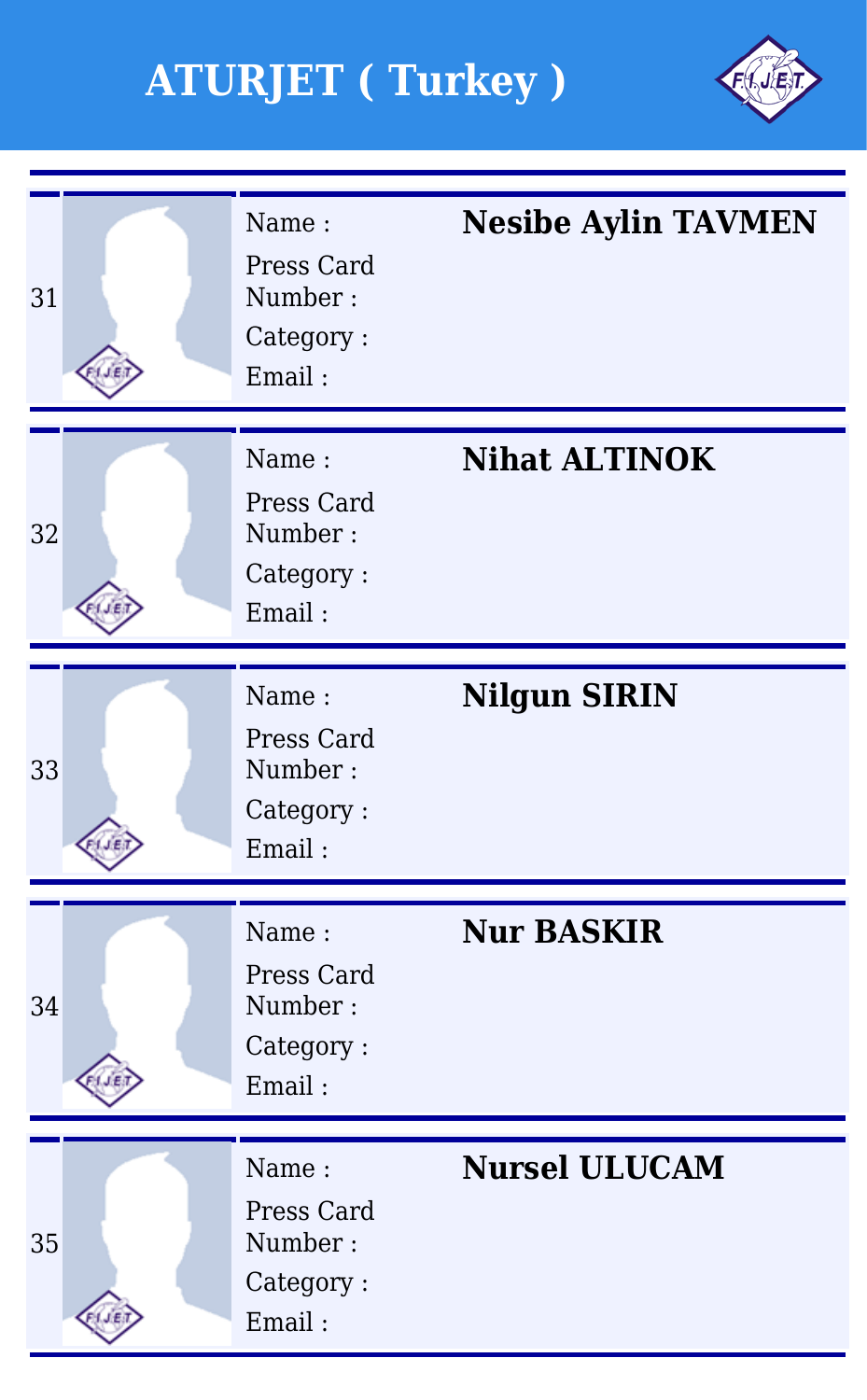

| 36 | Name:<br>Press Card<br>Number:<br>Category:<br>Email: | <b>Osman Atilla ERSAN</b> |
|----|-------------------------------------------------------|---------------------------|
| 37 | Name:<br>Press Card<br>Number:<br>Category:<br>Email: | <b>Pinar KOROGLU</b>      |
| 38 | Name:<br>Press Card<br>Number:<br>Category:<br>Email: | <b>Sedat BORNOVALI</b>    |
| 39 | Name:<br>Press Card<br>Number:<br>Category:<br>Email: | <b>Selcuk ILKSOY</b>      |
| 40 | Name:<br>Press Card<br>Number:<br>Category:<br>Email: | <b>SEVIL DENIZ</b>        |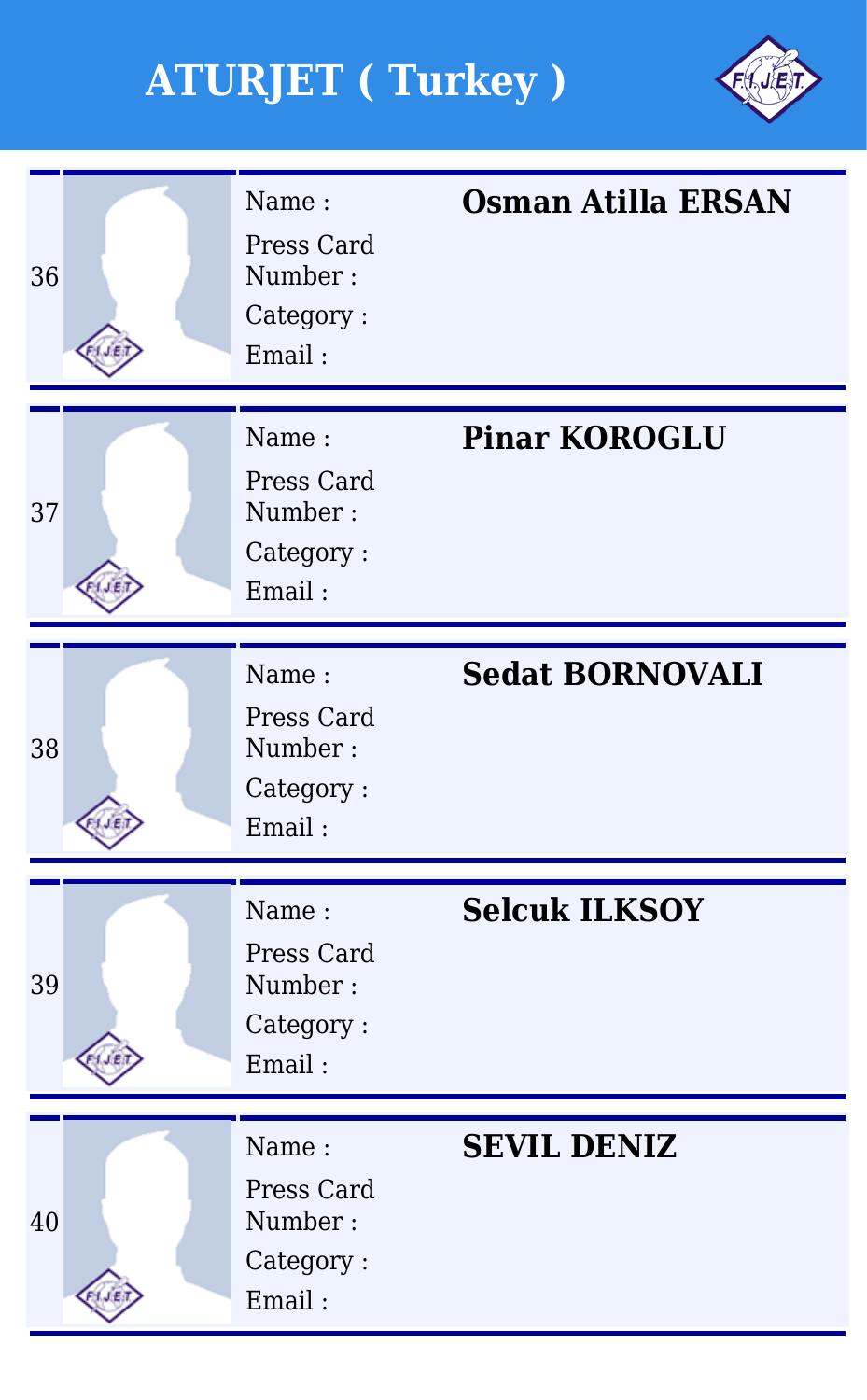

| 41 | Name:<br>Press Card<br>Number:<br>Category:<br>Email: | <b>Suha MERMERCI</b>      |
|----|-------------------------------------------------------|---------------------------|
| 42 | Name:<br>Press Card<br>Number:<br>Category:<br>Email: | Süheyla BAYRAK            |
| 43 | Name:<br>Press Card<br>Number:<br>Category:<br>Email: | <b>Surek Begum GUNERI</b> |
| 44 | Name:<br>Press Card<br>Number:<br>Category:<br>Email: | <b>Yılmaz UYAR</b>        |
| 45 | Name:<br>Press Card<br>Number:<br>Category:<br>Email: | Zekeriya Sezai SEN        |